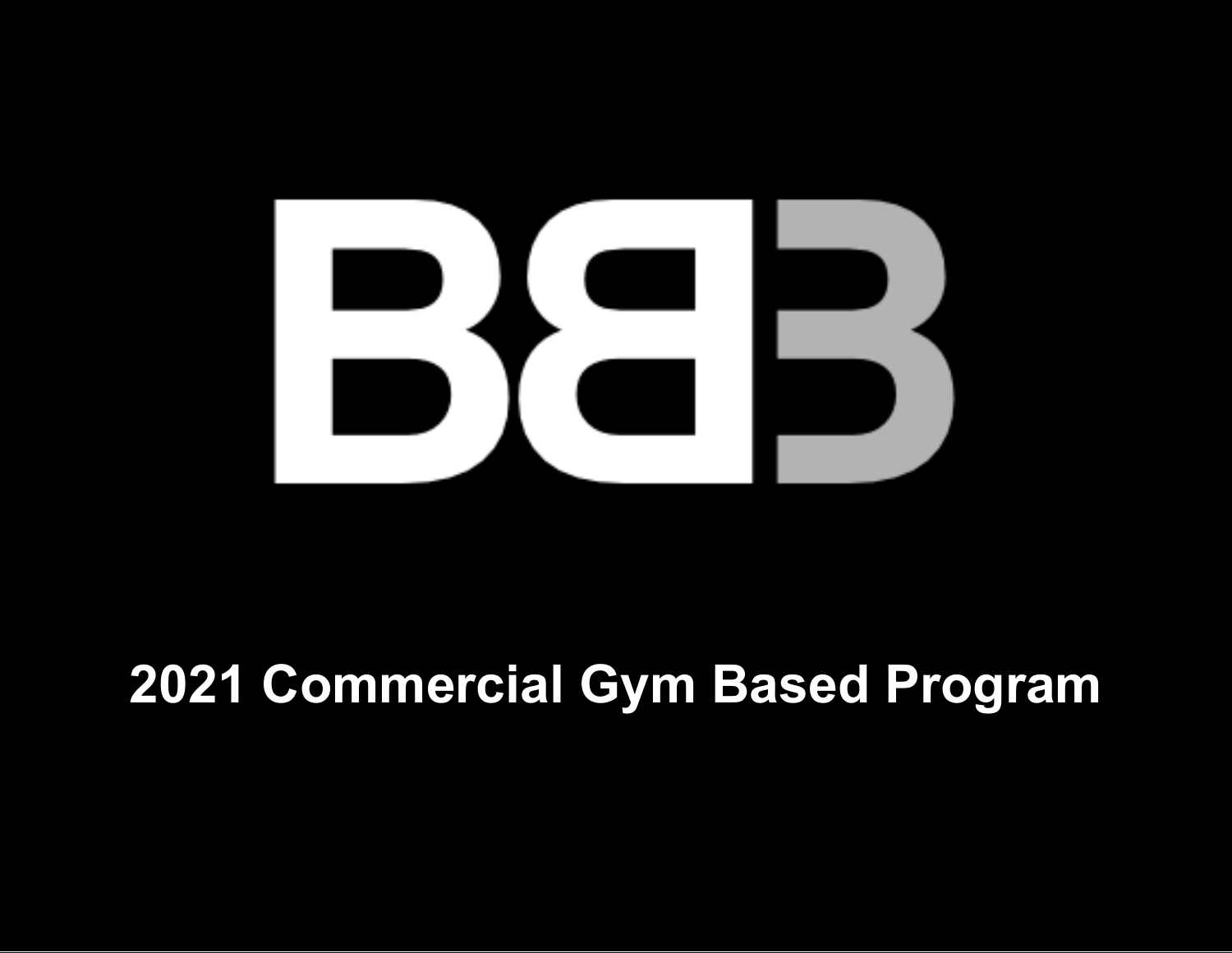## **General guidelines**

## **Workouts**

- Split up by body part (Clickable links attached to certain exercises)
	- Upper 1 (Chest, Shoulders, Tri's), Lower 1 (quad focus)
	- Upper 2 (Back/Bi), Lower 2 (Glute/hamstring focus)
	- Upper 3 (Bi's  $&$  Tri's)
	- Total body (cardio/core)
	- Cardio and abs will be incorporated after your lifts as listed
- Please log the weight you will use on each movement -- so that you can advance the weight each week as needed
- You should complete a minimum of 3 days cardio for weight loss clients
- Workouts should be no longer than 1 hour if you are working hard and following rest times

# **SCHEDULE FOR 8 WEEKS**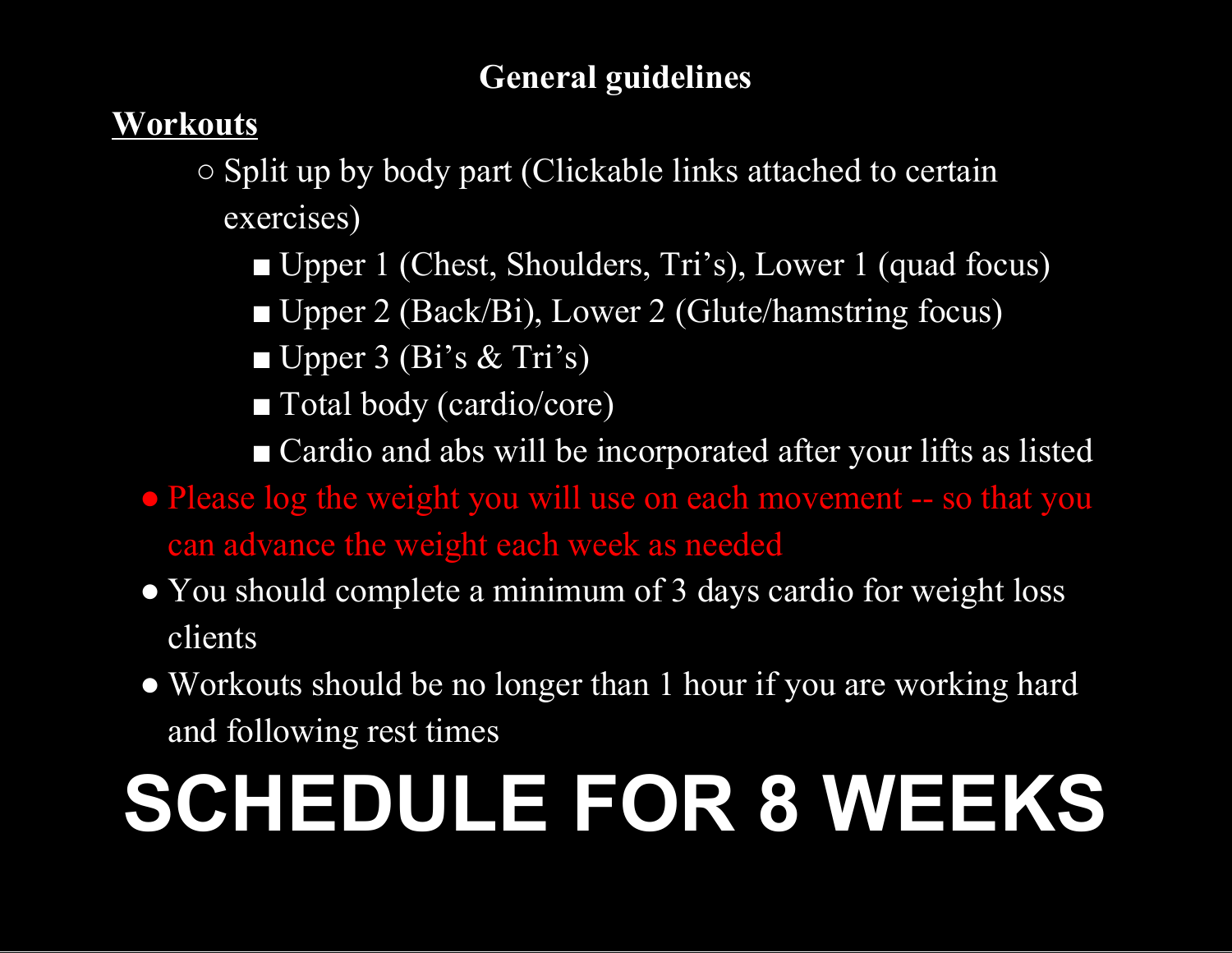| Month 1          | M                                     | Wed. | Thur.              | <b>Friday</b>      | <b>Saturday</b>                       | Sun. |
|------------------|---------------------------------------|------|--------------------|--------------------|---------------------------------------|------|
| Week 1           | <b>BBB</b> Lower 1 <b>BBB</b> Upper 1 | Rest | <b>BBB</b> Total 1 | <b>BBB</b> Lower 2 | <b>BBB</b> Upper 2                    | Rest |
| Week 2           | <b>BBB</b> Lower 1 <b>BBB</b> Upper 3 | Rest | <b>BBB</b> Total 2 | <b>BBB</b> Lower 2 | <b>BBB</b> Upper 1                    | Rest |
| Week 3           | <b>BBB</b> Lower 1 <b>BBB</b> Upper 2 | Rest | <b>BBB</b> Total 1 | <b>BBB</b> Lower 2 | <b>BBB</b> Upper 3                    | Rest |
| Week 4           | <b>BBB</b> Lower 1 <b>BBB</b> Upper 1 | Rest | <b>BBB</b> Total 2 | <b>BBB</b> Lower 2 | <b>BBB</b> Upper 2                    | Rest |
| <b>Month</b> $2$ |                                       |      |                    |                    |                                       |      |
| Week 5           | <b>BBB</b> Lower 1 <b>BBB</b> Upper 3 | Rest | <b>BBB</b> Total 1 | <b>BBB</b> Lower 2 | <b>BBB</b> Upper 1                    | Rest |
|                  | <i>Week 6</i> BBB Lower 1 BBB Upper 2 | Rest | <b>BBB</b> Total 2 | <b>BBB</b> Lower 2 | <b>BBB</b> Upper 3                    | Rest |
| Week 7           | <b>BBB</b> Lower 1 <b>BBB</b> Upper 1 | Rest | <b>BBB</b> Total 1 |                    | <b>BBB</b> Lower 2 <b>BBB</b> Upper 2 | Rest |
| Week 8           | <b>BBB</b> Lower 1 <b>BBB</b> Upper 3 | Rest | <b>BBB</b> Total 2 | <b>BBB</b> Lower 2 | <b>BBB</b> Upper 1                    | Rest |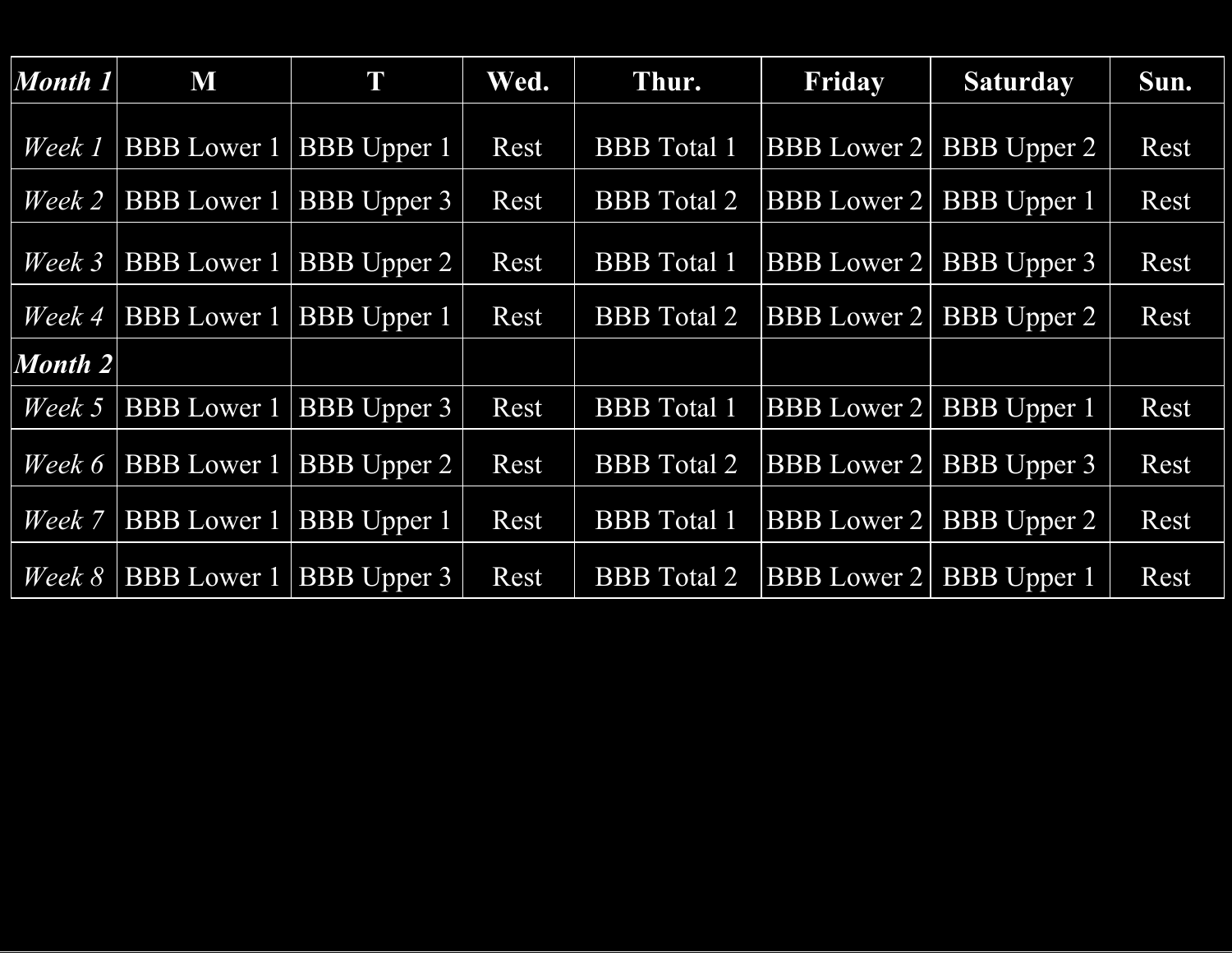## B83

#### **PLEASE READ BEFORE COMPLETING WORKOUTS**

**\*\*\*I recommend selecting weights for each exercise that are going to challenge you, get your heart rate up, and produce a solid burn in the targeted muscle. If you complete a set of reps with no challenge, it is too light.**

**\*\*Exercises in each circuit should be completed back to back or back to back to back w/ (NO REST)**

**\*\*Maintain good form and range of motion throughout all exercises to ensure safe and effective workout**

**\*\*Keep track of what weights you are using so that each week you can make progressions as you go**

**\*\*\*Weeks 1-4 should be more endurance/learning based (still working hard though!)**

**\*\*\*Weeks 5-8 you should be increasing weight as you the reps go down!**

#### **BBB UPPER 1**

**\*Weeks 1-4: complete 3-4 rounds of each superset or tri set (with 1-2 min rest between rounds) \*Weeks 5-8: complete 4-5 rounds of each superset or tri set (with 1-2 min rest between rounds) \*\*\*attempt to push the heaviest weight you can for each exercise with good form**

**Circuit 1 [Incline](https://www.youtube.com/watch?v=DnV3R4vp3K0) DB Press Weeks 1-4: (12 reps) Weeks 5-8: Increase weight. (8 reps) Elevated [dumbbell](https://www.youtube.com/watch?v=IkSbiaHDNSg) push up into [mountain](https://www.youtube.com/watch?v=IkSbiaHDNSg) climbers Weeks 1-4: (5 push ups + 10 mountain climbers - repeat 3 times) Weeks 5-8: (10 push ups + 20 mountain climbers - repeat 3 times) Circuit 2**

**[Standing](https://www.youtube.com/watch?v=hA1K5OalcdU) DB Arnold Press Weeks 1-4: (12 reps) Weeks 5-8: Increase weight. (8 reps)**

**[Close](https://www.youtube.com/watch?v=KtO1rsc7uok) grip push up jack (push up on knees and then come onto toes for the jack as needed) Weeks 1-4: (10-15 reps) Weeks 5-8: (20-25 reps)**

**Circuit 3 EZ bar skull [crushers](https://www.youtube.com/watch?v=5DbjkCwasGM) Weeks 1-4: (15-20 reps) Weeks 5-8: Increase weight. (12-15 reps) [Plank](https://www.youtube.com/watch?v=Z-yka15NEj8) up down knee tuck (30 seconds all out)**

**Circuit 4 [Upright](https://www.youtube.com/watch?v=pClUVg1E-TI) row Weeks 1-4: (12 reps) Weeks 5-8: Increase weight. (8 reps) [Seated](https://www.youtube.com/watch?v=tOewgpZmCKA) lateral raises Weeks 1-4: (12-15 reps) Weeks 5-8: (15-20 reps)**

> **CARDIO Stair stepper minutes**

#### **BBB LOWER 1**

**\*Weeks 1-4: complete 3-4 rounds of each superset or tri set (with 1-2 min rest between rounds) \*Weeks 5-8: complete 4-5 rounds of each superset or tri set (with 1-2 min rest between rounds) \*\*\*attempt to push the heaviest weight you can for each exercise with good form**

**Circuit 1 [Angled](https://www.youtube.com/watch?v=12EeZb83e34) Leg press (close stance) Weeks 1-4: (12 reps) Weeks 5-8: Increase weight. (8 reps) Heel [elevated](https://www.youtube.com/watch?v=CxD9afE7GXM) goblet squat Weeks 1-4: (15-20 reps) Weeks 5-8: (12-15 reps) [Jump](https://www.youtube.com/watch?v=YGGq0AE5Uyc) squat (All out for 30 seconds)**

**Circuit 2 Smith [machine](https://www.youtube.com/watch?v=AuTb-4PMdK8) close stance squat Weeks 1-4: (12 reps) Weeks 5-8: Increase weight. (8 reps)**

**DB step up w/ knee [drive](https://www.youtube.com/watch?v=RFQqNCbGX6E) Weeks 1-4: (10 reps on each leg) Weeks 5-8: Increase weight. (8 reps on each leg)**

**Circuit 3 Leg [extension](https://www.youtube.com/watch?v=wA0c2O5TH74) machine Weeks 1-4: (15-20 reps) Weeks 5-8: Increase weight. (12-15 reps) Dumbbell [Stationary](https://www.youtube.com/watch?v=72YDxHbo0hk) Lunges Weeks 1-4: (12 reps each leg) Weeks 5-8: Increase weight.**

**(8 reps each leg) Star [jumps](https://www.youtube.com/watch?v=09Rys__llLc) (30 seconds)**

**Circuit 4 DB [walking](https://www.youtube.com/watch?v=SniKHGKDJyU) lunges Weeks 1-4: (26 reps) Weeks 5-8: Increase weight. (26 reps)**

**AB circuit to finish -[starfish](https://www.youtube.com/watch?v=OVn5uFKYaW0) crunch [-Jackknife](https://www.youtube.com/watch?v=OnuhuRhshYo) w/ twist [-Prayer](https://www.youtube.com/watch?v=TmcoOZpZ0X8) crunch (3 rounds - 45 seconds work - 15 seconds rest)**

**BBB UPPER 2 \*Weeks 1-4: complete 3-4 rounds of each superset or tri set (with 1-2 min rest between rounds) \*Weeks 5-8: complete 4-5 rounds of each superset or tri set (with 1-2 min rest between rounds) \*\*\*attempt to push the heaviest weight you can for each exercise with good form Circuit 1 Assisted Pull Up [Machine](https://www.youtube.com/watch?v=XeaRyJQ9y1k)**

**Weeks 1-4: (12 total reps) Weeks 5-8: Decrease assistance. (10 total reps) [Standing](https://www.youtube.com/watch?v=dDI8ClxRS04) straight bar curls Weeks 1-4: (12-15 reps) Weeks 5-8: Increase weight. (8-10 reps) Bar over [burpee](https://www.youtube.com/watch?v=H6N_xZpDXJM) (60 seconds)**

**Circuit 2 Smith [Machine](https://www.youtube.com/watch?v=3QcJggd_L24) Bent over row Weeks 1-4: (12 reps) Weeks 5-8: Increase weight. (8 reps) [Plank](https://www.youtube.com/watch?v=uX6AR_UkAIQ) up down row Weeks 1-4: (12 total reps) Weeks 5-8: Increase weight. (8 total reps)**

**Circuit 3 V bar close grip lat [pulldown](https://www.youtube.com/watch?v=LJ5ebC1pWkA) Weeks 1-4: (12 reps) Weeks 5-8: Increase weight. (8 reps) Half [burpee](https://www.youtube.com/watch?v=gdowPewuMHQ) to bicep curl Weeks 1-4: (15 reps) Weeks 5-8: Increase weight. (10 reps)**

**Circuit 4 [Seated](https://www.youtube.com/watch?v=sjJ0z4R3w0M) wide grip low row Weeks 1-4: (12 reps) Weeks 5-8: Increase weight. (8 reps) EZ Bar [curls](https://www.youtube.com/watch?v=nc96AHMGeF4) Weeks 1-4: (20 reps) Weeks 5-8: Increase weight. (10 reps)**

> **CARDIO Stair stepper minutes**

#### **BBB LOWER 2**

**\*Weeks 1-4: complete 3-4 rounds of each superset or tri set (with 1-2 min rest between rounds) \*Weeks 5-8: complete 4-5 rounds of each superset or tri set (with 1-2 min rest between rounds) \*\*\*attempt to push the heaviest weight you can for each exercise with good form**

**Circuit 1 Stiff leg barbell [deadlift](https://www.youtube.com/watch?v=CN_7cz3P-1U) Weeks 1-4: (10-12 reps) Weeks 5-8: Increase weight. (8 reps) [Curtsey](https://www.youtube.com/watch?v=x6oTcZmmtDo) Bench Step overs w/ [DB's](https://www.youtube.com/watch?v=x6oTcZmmtDo) (60 seconds)**

**Circuit 2 Smith [machine](https://www.youtube.com/watch?v=t9qC0qOQsAU) sumo back [squats](https://www.youtube.com/watch?v=t9qC0qOQsAU) Weeks 1-4: (10-12 reps) Weeks 5-8: Increase weight. (8 reps) DB [curtsey](https://www.youtube.com/watch?v=q2MItW03FFY) lunge (complete all reps on same leg first) Weeks 1-4: (15 reps each leg) Weeks 5-8: (12 reps each leg)**

**Circuit 3 Stiff leg DB [RDLs](https://www.youtube.com/watch?v=_5DEdWpKYj4) Weeks 1-4: (10-12 reps) Weeks 5-8: Increase weight. (8 reps) Single leg hip [thrust](https://www.youtube.com/watch?v=P3FtzQHHoWQ) Weeks 1-4: (15 reps each leg) Weeks 5-8: (12 reps each leg) [Dumbbell](https://www.youtube.com/watch?v=EOLx5Q11VqM) jump lunges (60 seconds)**

**Circuit 4 Stomach lying [hamstring](https://www.youtube.com/watch?v=ryDT2Pjjarg) curls (100 reps - least amount of sets possible)**

**AB Circuit [Kneeling](https://www.youtube.com/watch?v=3qjoXDTuyOE) cable rope crunches (3x20) [Standing](https://www.youtube.com/watch?v=u2MfrzcJFY0) cable twist (3x10 each side)**

### **BBB UPPER 3**

**\*Weeks 1-4: complete 3-4 rounds of each superset or tri set (with 1-2 min rest between rounds) \*Weeks 5-8: complete 4-5 rounds of each superset or tri set (with 1-2 min rest between rounds) \*\*\*attempt to push the heaviest weight you can for each exercise with good**

> **Circuit 1 Close grip [Bench](https://www.youtube.com/watch?v=3VP9HV1nAyQ) press Weeks 1-4: (12 reps) Weeks 5-8: Increase weight. (8 reps) [Diamond](https://www.youtube.com/watch?v=Ts2w2r0sD6k) push ups Weeks 1-4: (12-15 reps) Weeks 5-8: (15-20 reps) Med ball jack [press](https://www.youtube.com/watch?v=edJbZoZJN78) (60 seconds)**

**form**

**Circuit 2 Hammer grip pull ups [\(assisted\)](https://www.youtube.com/watch?v=ZAPX0ou-JSg&pbjreload=101) Weeks 1-4: (12-15 reps) Weeks 5-8: Decrease assistance. Complete (8-10 reps) DB [Bicep](https://www.youtube.com/watch?v=cBSD6mQIPQk) curls Weeks 1-4: (12-15 reps) Weeks 5-8: Increase weight. (8-10 reps) High plank [shoulder](https://www.youtube.com/watch?v=79-iPMH6Z7U) tap to knee tuck (60 seconds)**

**Circuit 3 Standing Tricep [Skullcrusher](https://www.youtube.com/watch?v=Ad30jMepoSI) Weeks 1-4: (20-25 reps), last set to failure Weeks 5-8: Increase weight. (12-15 reps), last set to failure [Tricep](https://www.youtube.com/watch?v=v_1vGUPh1r8) cable press down Weeks 1-4: (20-25 reps), last set to failure Weeks 5-8: Increase weight. (12-15 reps, last set to failure)**

**Circuit 4 EZ bar curl [narrow](https://www.youtube.com/watch?v=q3m11UgH8rs) grip Weeks 1-4: (15-20 reps) Weeks 5-8: Increase weight. (12-15 reps) Hammer curl + [preacher](https://www.youtube.com/watch?v=mK6T9i43bSY) curl combo Weeks 1-4: 12 total reps or 6 of each Weeks 5-8:Increase weight. 16 total reps or 8 of each**

**CARDIO Stair stepper: 25-30 min**

#### **BBB TOTAL 1**

**\*Complete all rounds of "1a" before moving onto "2a" etc.\* 1a) [2](https://www.youtube.com/watch?v=BONEzJLrtkI)000 [meter](https://images-na.ssl-images-amazon.com/images/I/517wbxG6btL._AC_SL1000_.jpg) row 2a) [Burpee](https://www.youtube.com/watch?v=QJTztnjOoMM) into box jump (5 rds x 60 seconds - 45 s**

> **rest) 3a) [W](https://www.youtube.com/watch?v=QJTztnjOoMM)all Ball [Thrusters](https://www.youtube.com/watch?v=gOv01o7hf4Q) (4 rds x 60 seconds - 45 s**

**rest)**

**4a) [Plank](https://www.youtube.com/watch?v=Z-yka15NEj8) up down knee [tuck](https://www.youtube.com/watch?v=Z-yka15NEj8) (4 rds x 60 seconds - 45 s rest)**

**5a) [Lateral](https://www.youtube.com/watch?v=QOVB77oljk0) box step taps (use big box) (5 rds x 60 seconds - 45 s rest)**

**\*Stair stepper, if time\***

**BBB TOTAL 2**

**\*Complete all rounds of "1a" before moving onto "2a" etc.\***

**1a) 5 minute treadmill run**

**2a) High [plank](https://www.youtube.com/watch?v=pz-9G5vyjHY) twist and [touch](https://www.youtube.com/watch?v=pz-9G5vyjHY) (4 rds x 60 seconds - 45 s rest)**

**3a) Med ball [burpee](https://www.youtube.com/watch?v=nADeEuhAbDA) to**

**[press](https://www.youtube.com/watch?v=nADeEuhAbDA) (4 rds x 60 seconds - 45 s rest)**

**4a) [Jumping](https://www.youtube.com/watch?v=Q2hncxbvdA8) jack shoulder [press](https://www.youtube.com/watch?v=Q2hncxbvdA8) (4 rds x 60 seconds - 45 s rest)**

**5a) [Inchworm](https://www.youtube.com/watch?v=FTRe_vDie1Y) to mountain [climber](https://www.youtube.com/watch?v=FTRe_vDie1Y) (1 to 20 rep ratio) (4 rds x 60 seconds - 45 s rest)**

**\*Stair stepper, if time\***